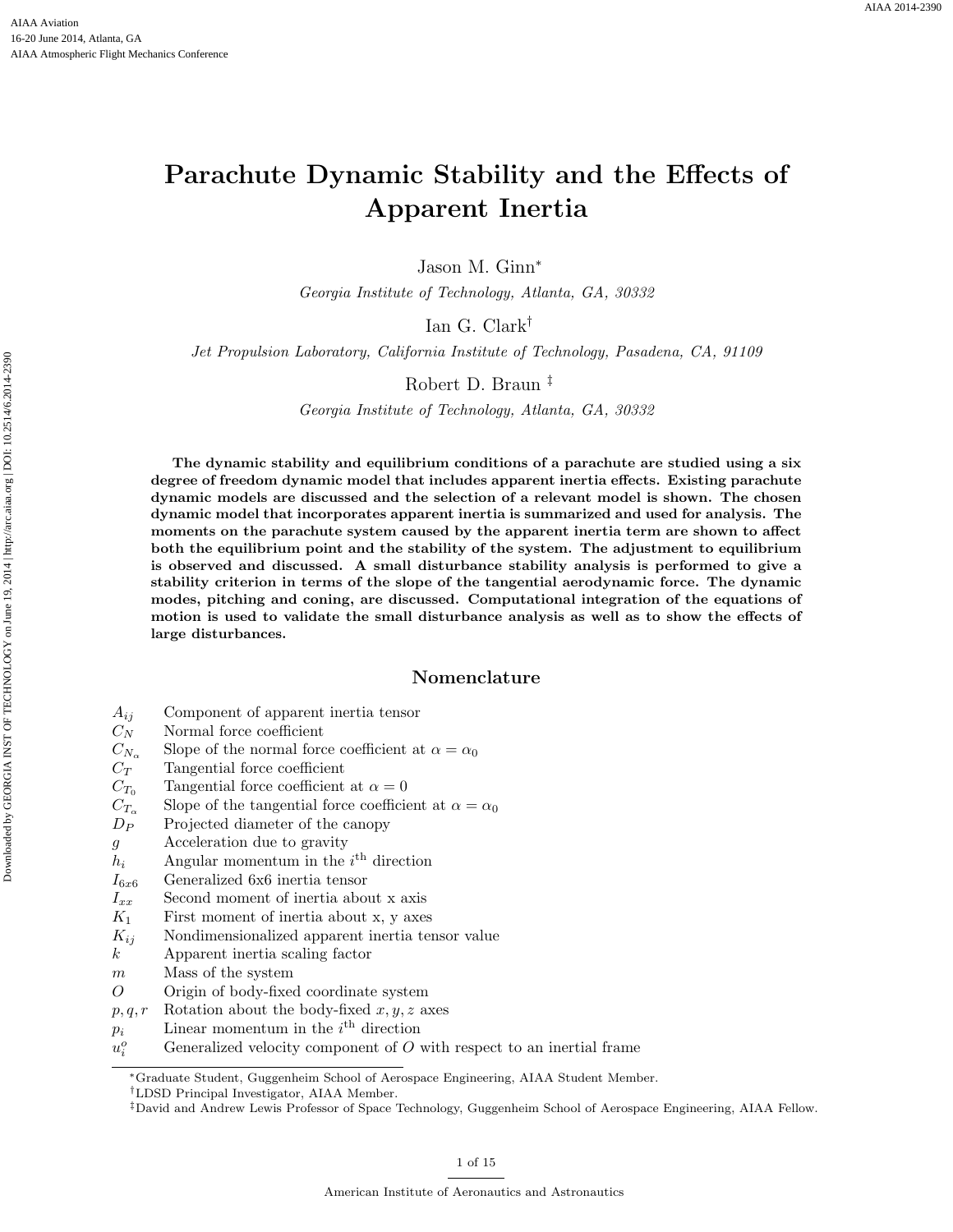- $T_F$  Kinetic energy of the fluid
- $u, v, w$  Velocity in the x, y, z directions with respect to the body-fixed coordinate frame
- $\vec{V}$  Translational velocity of O with respect to an inertial framel
- V Magnitude of velocity
- $x, y, z$  Position coordinates with respect to the body-fixed coordinate frame
- $z_{CG}$  Distance from the origin of the body-fixed coordinate system to the center of mass
- $\alpha$  Angle of attack at the center of pressure of the canopy
- $\alpha_0$  Angle of attack where  $C_N = 0$
- $\phi$ ,  $\theta$  Rotations about x, y using an x-y-z Euler angle convention
- $\rho$  Density at the canopy

#### Subscripts

- $E$  Equilibrium quantity
- 0 Baseline quantity

#### Superscripts

<sup>0</sup> Disturbance variable

# I. Introduction

The Low Density Supersonic Decelerator (LDSD) project has been tasked with the development of a new supersonic parachute for use on future Mars missions.<sup>1</sup> This new design must increase the amount of mass than can be delivered to the surface by increasing the total drag force. The stability of the parachute system must also be considered for a variety of reasons, such as system safety or the ability to accurately track the ground for a precise landing. Throughout the design process, the effects of the low density of the Martian atmosphere on stability have been considered. It was found that few studies have been done on how parachute dynamics are affected by apparent inertia.

Apparent inertia can be described as the added inertia that the parachute feels due to the mass of the air. As this effect scales with the density of the fluid, it provides relevant insight to the differences between low altitude Earth testing and Mars flight. Although some studies have incorporated the apparent inertia tensor into a parachute dynamics model,  $2-4$  there has not been a stability analysis using these effects or a comparison of the stability characteristics to traditional parachute models that neglect these effects. The goal of this paper is to characterize the apparent inertia effects on parachute stability.

Previous analyses of parachute dynamics generally use models that range from 3 degrees of freedom (DoF) planar models to 9 DoF wrist mode models. A common dynamic model used for analytical studies is the 5 DoF White-Wolf<sup>5</sup> model. This model includes apparent inertia terms but does not include the full tensor form and its effects. For full trajectory simulation, a 9 DoF model is frequently used that assumes two rigid bodies (the canopy and the payload) that can pivot about the bridle.<sup>6</sup>

#### A. Eaton Parachute Dynamics Model

The parachute dynamics model presented by Eaton<sup>2</sup> was selected to study. This 6 DoF model includes apparent inertia in its tensor form and has been shown to provide a good match to experimental flight data. The inclusion of apparent inertia is of importance as it affects the design of parachute systems to be used for entry, descent, and landing at other planets. This is of specific importance when designing parachutes for use at Mars, where the atmospheric density is much lower than that of Earth.

When a parachute and payload move through a fluid, the inertia of the air moving inside and around the canopy must be considered in addition to the system's own mass and moments of inertia. This inertia can be studied by defining apparent inertia as a 6x6 tensor with units of mass, first and second moments of inertia, and products of inertia. A rigid body inertia tensor is represented by a 6x6 symmetric matrix that describes the relationship between the body's momentum (both linear and angular) and its velocity components (also linear and angular), as shown in Eq.  $(1)$ .<sup>7</sup> Apparent inertia is defined similarly, however integration of the flowfield is required.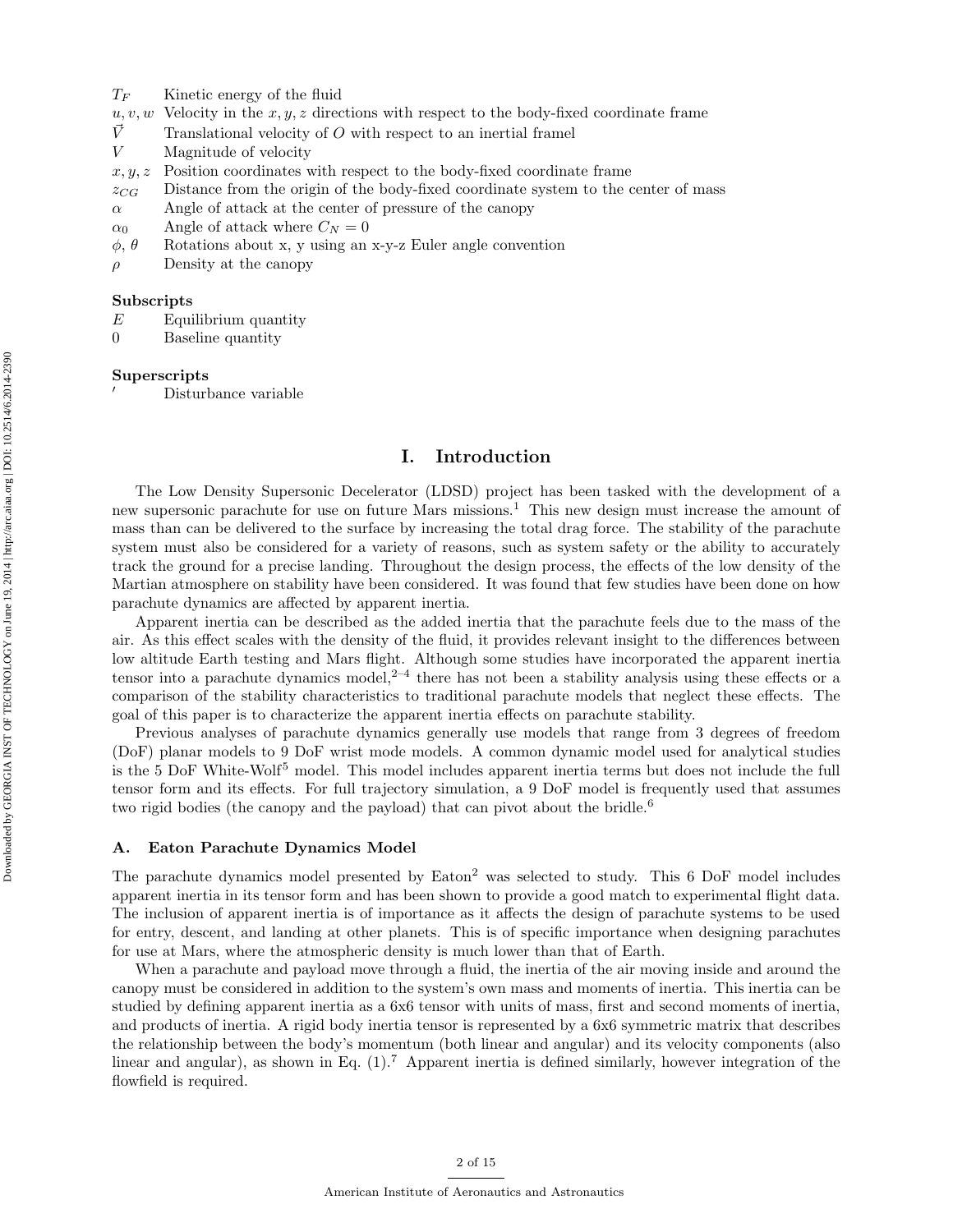$$
\begin{bmatrix} p_1 \\ p_2 \\ p_3 \\ h_1 \\ h_2 \\ h_3 \end{bmatrix} = I_{6x6} \begin{bmatrix} u \\ v \\ w \\ p \\ p \\ q \\ q \\ r \end{bmatrix}
$$
 (1)

The tensor definition of apparent inertia is derived from potential flow theory using the kinetic energy of the fluid,<sup>2</sup> as shown in Eq.  $(2)$ , which leads to the integral form of the apparent inertia tensor, Eq.  $(3)$ . This definition requires integration throughout space and knowledge of the fluid density and velocity at every point. As this is difficult to do in practice, the tensor terms are commonly nondimensionalized in terms of the projected diameter and the fluid density at the canopy,<sup>2</sup> as shown in Eqs. (4)–(6). The resulting  $K_{ij}$  terms are then taken from experimental data and assumed to be constant for a given system. A few experiments have been performed to investigate the values of these constants,  $8.9$  however many studies use empirical data. The  $K_{ij}$  values given in Table 1 were used for Eaton's baseline simulation. These values were later changed by Eaton to  $K_{11} = 0.3$  and  $K_{33} = 0.6$  to provide a better match between simulation and flight data. The values for the  $K_{ij}$  coefficients appear to range between 0.2 and 1 in relevant studies.<sup>2,3,5</sup> Additionally, the ratio  $K_{33}/K_{11} = 2$  has been taken in multiple recent studies and appears to provide a good match with flight data. $^{2,3}$ 

$$
T_F(t) = \sum_{i,j=1}^{6} T_{F_{ij}}(\vec{V}, \rho) = \frac{1}{2} \sum_{i,j=1}^{6} A_{ij}(\vec{V}, \rho) u_i^o(t) u_j^o(t)
$$
 (2)

$$
A_{ij}(\vec{V}, \rho) = \frac{1}{u_i^o(t)u_j^o(t)} \int \int \int_R \rho(x, y, z, t)u_i(x, y, z, t)u_j(x, y, z, t) dR
$$
\n(3)

$$
K_{ii} = \frac{6A_{ii}}{\pi \rho D_p^3} \qquad i = 1, 2, 3 \tag{4}
$$

$$
K_{ii} = \frac{60A_{ii}}{\pi \rho D_p^5} \qquad i = 4, 5, 6 \tag{5}
$$

$$
K_{ij} = \frac{6A_{ij}}{\pi \rho D_p^4} \qquad i \neq j \tag{6}
$$

Eaton<sup>2</sup> provides the 6 DoF equations of motion that include the effects of the apparent inertia tensor and discusses the simplifications that can be made if various symmetry assumptions are made. For example, if the x-z plane is a plane of symmetry and the origin of the body-fixed axis lies in this plane, the  $A_{ij}$  interation terms between the longitudial variables  $(p_1, p_3, h_2, u, w, q)$  and the lateral terms  $(p_2, h_1, h_3, v, p, r)$  are zero, leaving 12 unique nonzero terms. Further simplifications can be made for the case of a parachute that is axisymmetric about the z axis, leaving only four unique nonzero terms. These terms are  $A_{11} (= A_{22})$ ,  $A_{33}$ ,  $A_{55} (= A_{44}),$  and  $A_{15} (= A_{15} = -A_{24} = -A_{42}).^2$ 

Eqs. (7) and (8) are the equations of motion for an axisymmetric parachute. This model assumes that the system is a rigid body. Additionally, the aerodynamic force on the payload will be neglected for this study. A body-fixed coordinate system is used with the z-direction pointing down the parachute and an origin at the center of pressure of the canopy, as shown in Figure 1. Due to the axisymmetric assumption, only four apparent inertia terms,  $(A_{11}, A_{33}, A_{55}$ , and  $A_{15}$ ), are required. Eaton assumes that the  $A_{15}$  term is negligible, which has been assumed to be true for these studies as well. These equations introduce moments in the tangential directions due to differences in the apparent inertia terms. These moments appear even with the assumption of steady aerodynamics and represent a difference in the resistance to motion in different directions. If  $A_{33}$  is larger than  $A_{11}$ , the fluid inertia causes a moment that will turn the parachute such that the magnitude of  $w$  is reduced.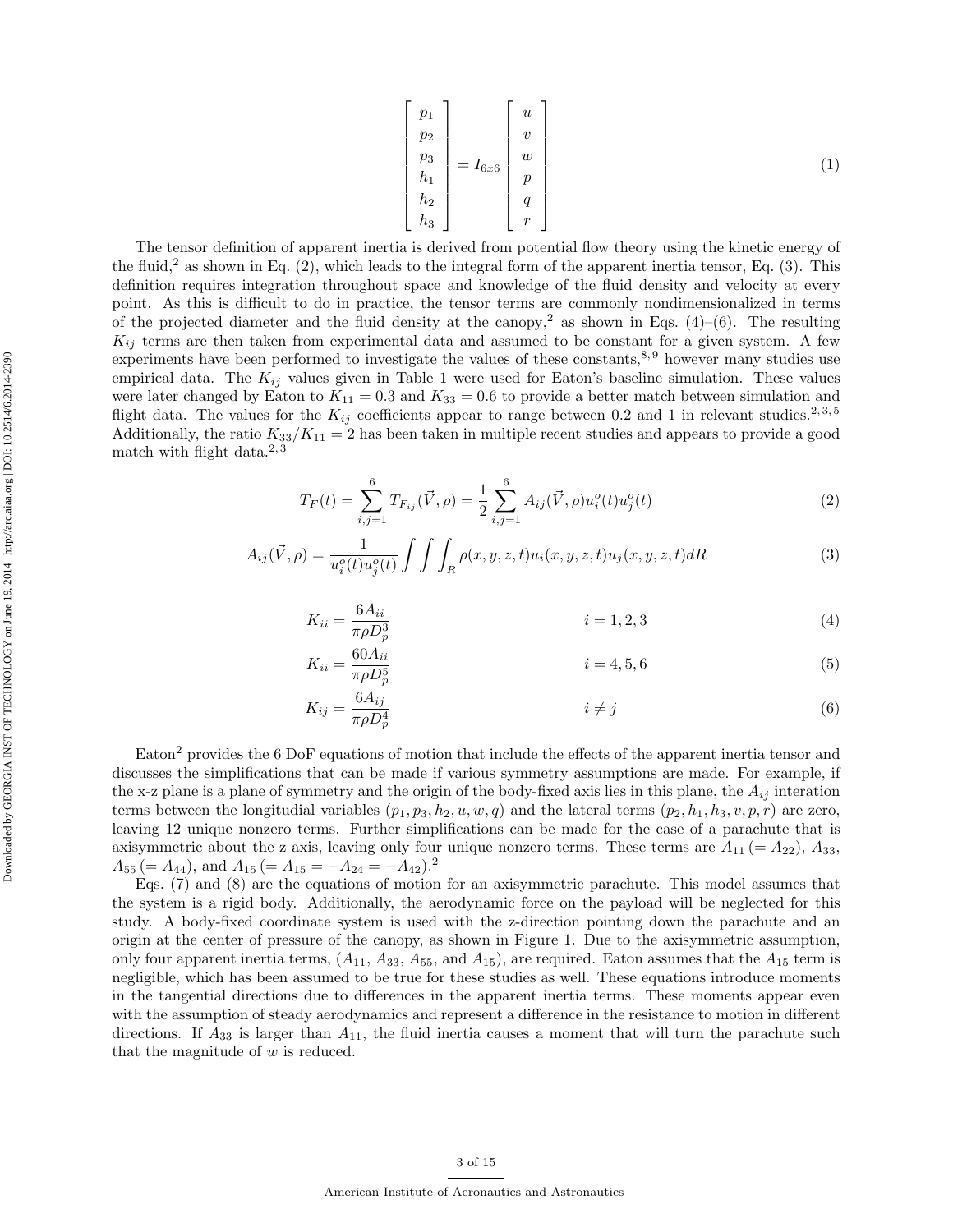$$
\sum \vec{F} = \begin{bmatrix} (m + A_{11})(\dot{u} - vr) + (m + A_{33})wq + (K_1 + A_{15})(\dot{q} + rp) \\ (m + A_{11})(\dot{v} - ur) - (m + A_{33})wp - (K_1 + A_{15})(\dot{p} - qr) \\ (m + A_{33})\dot{w} - (m + A_{11})(uq - vp) - (K_1 + A_{15})(p^2 + q^2) \end{bmatrix}
$$
(7)  

$$
\sum \vec{M} = \begin{bmatrix} (I_{xx} + A_{55})\dot{p} - (K_1 + A_{15})(\dot{v} - wp - ur) - (I_{yy} + A_{55} - I_{zz})qr + (A_{33} - A_{11})vw \\ (I_{yy} + A_{55})\dot{q} + (K_1 + A_{15})(\dot{u} + wq - vr) + (I_{xx} + A_{55} - I_{zz})pr - (A_{33} - A_{11})uw \\ I_{zz}\dot{r} + (I_{yy} - I_{xx})pq \end{bmatrix}
$$
(8)

z١

Figure 1. Diagram of the body-fixed coordinate frame.

# II. Effects on Equilibrium Point

The apparent inertia moments unique to the Eaton model cause a noticeable effect on the equilibrium point of the system. For this discussion, the aerodynamic model given in Eq. (9) and Eq. (10) has been used. This was the model used by White and Wolf<sup>5</sup> for their analysis of parachute stability. The selection of this model allows for a more direct comparison of the stability implied by the Eaton and White-Wolf models. These aerodynamic curves are shown in Figure 2 using the baseline parameters from Table 1. Note that  $\alpha_0$ is the angle of attack where the system is at aerodynamic trim.

$$
C_N = C_{N_\alpha} \alpha \left(\frac{\alpha}{\alpha_0} - 1\right) \tag{9}
$$

$$
C_T = C_{T_0} + \frac{1}{2} C_{T_\alpha} \alpha_0 \left( \frac{\alpha^2}{\alpha_0^2} - 1 \right)
$$
\n
$$
\tag{10}
$$



Figure 2. Assumed form of aerodynamic curves using values specified by Table 1.

For a traditional parachute dynamic model that does not incorporate the apparent inertia tensor and the resulting moment, the equilibrium state has two closed form solutions. The parachute can either be in a glide or in vertical descent with an angle of attack of zero. Typically, direct vertical descent is unstable due to the aerodynamics, so it will be considered a trivial solution. Eqs. (11), (12), and (13) provide the solution for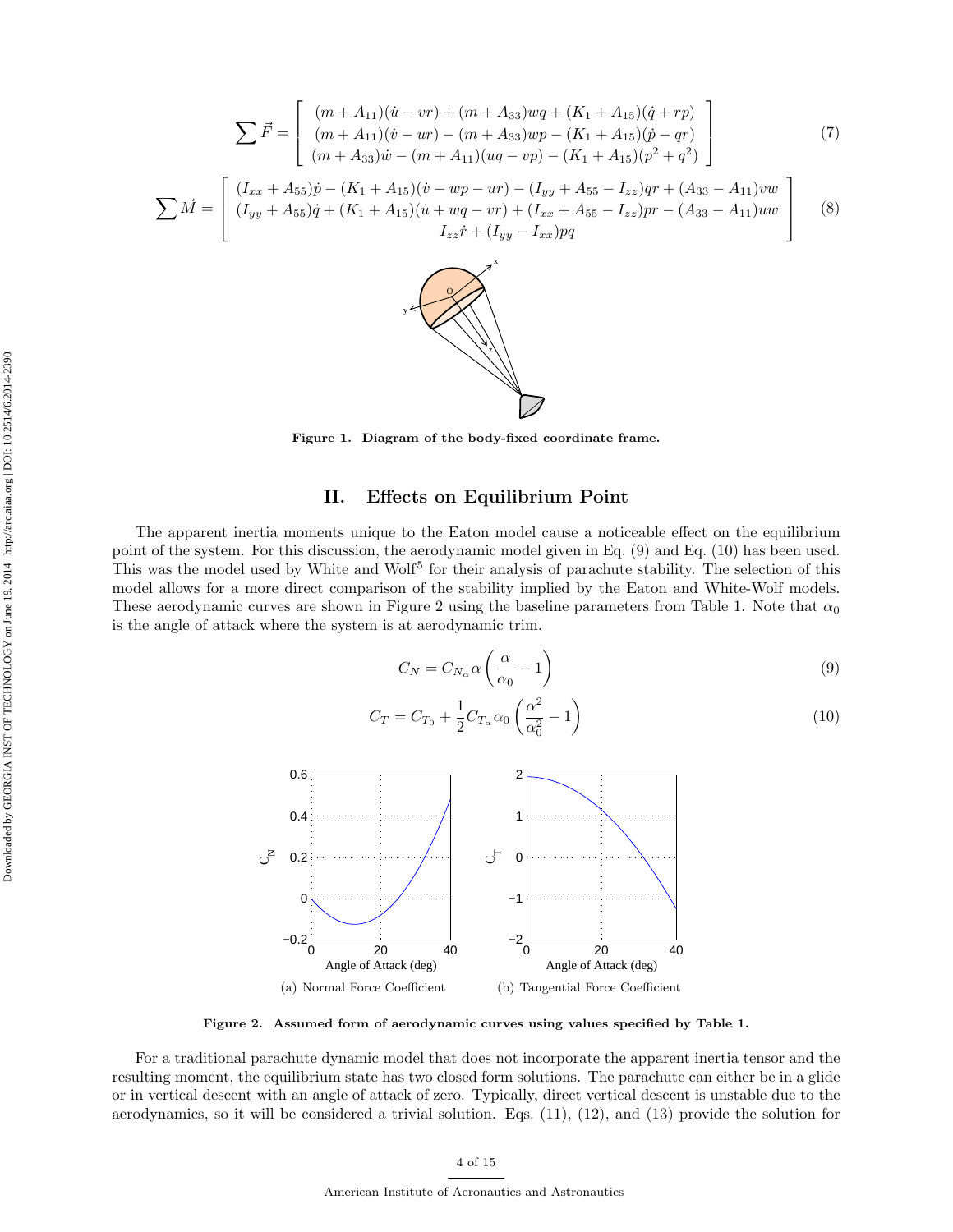the gliding equilibrium state when the apparent inertia couple is neglected. The equilibrium velocity given is often referred to as the terminal velocity. Without the presence of the apparent inertia moments, the Euler angle  $\theta$  is zero and the parachute will glide at an the trim angle of attack while in a vertical orientation.

$$
\theta = 0 \tag{11}
$$

$$
\alpha = \alpha_0 \tag{12}
$$

$$
V = \sqrt{\frac{2mg}{\rho \pi \frac{D_p^2}{4} C_{T_0}}}
$$
\n(13)

The Eaton dynamic model can be analyzed using a similar method. For the system to be in equilibrium, the derivatives of all state variables (excluding position), must be zero. For planar static stability, only  $\theta$ , the velocity components  $u$  and  $w$ , and the position variables are allowed to be nonzero. When the zero values are inserted to the Eaton equations of motion, Eqs. (7) and (8), and the gravitational and aerodynamic forces and moments are applied, the equations for the equilibrium state can be found. These equations are shown in Eqs.  $(14)–(17)$ .

$$
\[C_{N_{\alpha}}\alpha\left(\frac{\alpha}{\alpha_{0}}-1\right)\] \frac{1}{2}\rho\left(u^{2}+w^{2}\right)\pi\frac{D_{P}^{2}}{4} + mg\sin\theta = 0\tag{14}
$$

$$
-\left[C_{T_0} + \frac{1}{2}C_{T_\alpha}\alpha_0\left(\frac{\alpha^2}{\alpha_0^2} - 1\right)\right] \frac{1}{2}\rho\left(u^2 + w^2\right)\pi \frac{D_P^2}{4} + mg\cos\theta = 0\tag{15}
$$

 $-z_{CG}mg\sin\theta + (A_{33} - A_{11})uw = 0$  (16)

$$
\alpha = \tan^{-1}\left(\frac{u}{w}\right) \tag{17}
$$

Due to the inclusion of the apparent inertia couple,  $\theta$  will be nonzero at equilibrium. This causes these equations to lack a closed-form solution, although a solution can still be found using numerical methods. The chosen baseline values for the necessary constants are given in Table 1 and are based on the values for a subsonic circular parachute used by Eaton for experimention. These values were selected to match with the values used by Eaton in his computer simulation.<sup>2</sup> This was done to facilitate comparison between the new dynamic modeling and the results provided in his paper, as described in Section IV. The baseline state solutions are given in Table 2.

|  |  | Table 1. Baseline Parameters |
|--|--|------------------------------|
|--|--|------------------------------|

| Variable                          | Baseline Value |
|-----------------------------------|----------------|
| $C_{T_{\infty}}$                  | $-0.1$         |
| $C_{T_0}$                         | 0.7            |
| $C_{N_{\alpha}}(\text{deg}^{-1})$ | 0.4            |
| $D_P(m^2)$                        | 6.5            |
| $g(m/s^2)$                        | 9.81           |
| $K_{11}$                          | 0.25           |
| $K_{33}$                          | 0.4            |
| m(kq)                             | 105.8          |
| $z_{CG}(m)$                       | 7.587          |
| $\alpha_0 (deq)$                  | 25             |
| $\rho (kg/m^3)$                   | 1.225          |
|                                   |                |

A sensitivity analysis was conducted to observe how the equilibrium conditions varied with the input. The apparent inertia coefficient, K33, was varied while all other inputs were left at their baseline values. Figure 3 captures the variance in the equilibrium state with  $K_{33}$ . As  $K_{33}$  approaches 0.25, the baseline value of  $K_{11}$ , the apparent inertia couples drop out and the traditional solution from Eqs. (11), (12), and (13) is found. The angle of attack heavily relies on the value of  $K_{33}$ , whereas the velocity and theta do not vary substantially. Unlike the case without the apparent inertia couples, the parachute is not completely vertical while gliding. Outside of the range of  $K_{33}$  given, the only solution is the trivial non-gliding solution.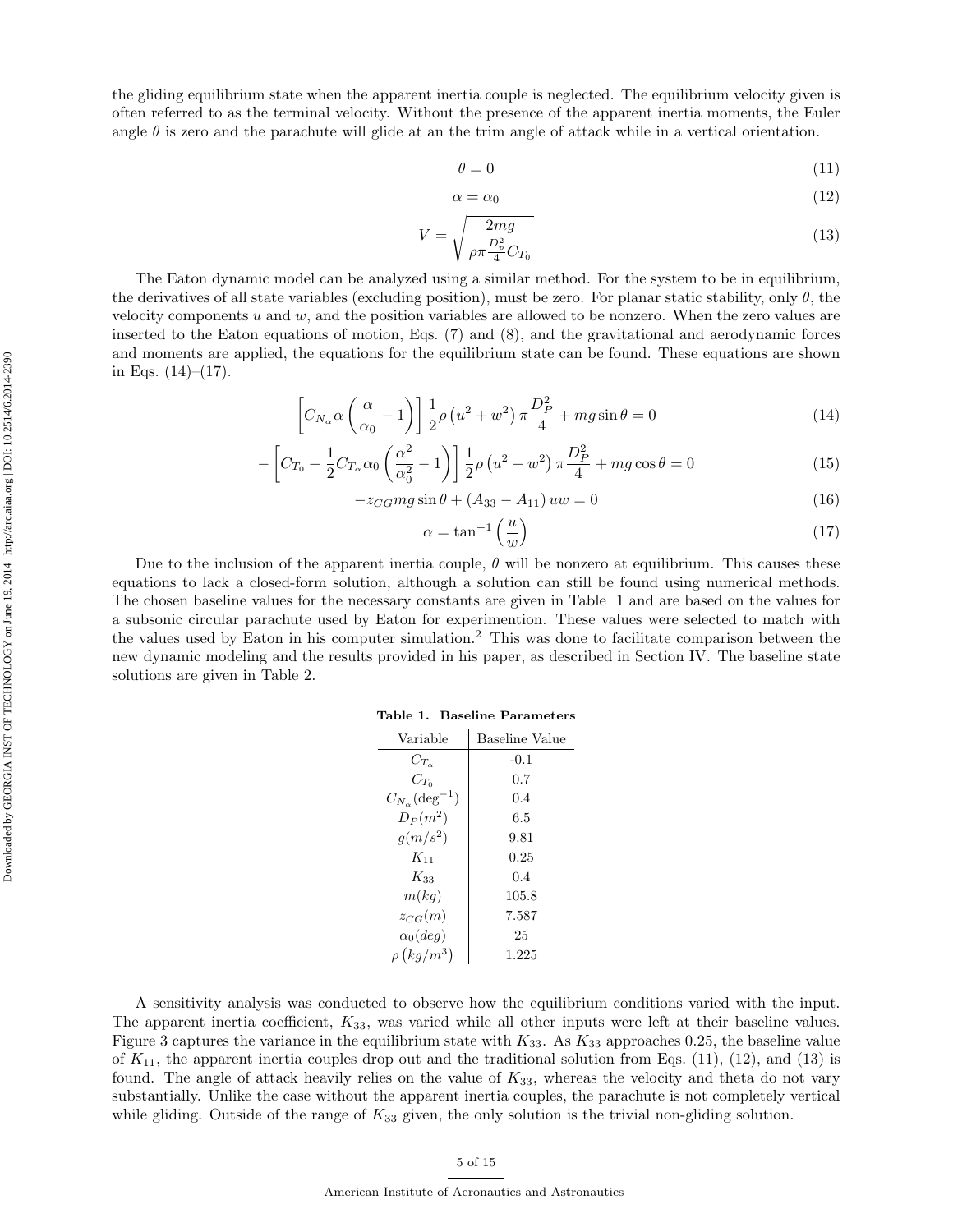| Variable      | White-Wolf | Eaton |
|---------------|------------|-------|
| $u(m/s^2)$    | 3.610      | 0.534 |
| $w(m/s^2)$    | 7.741      | 8.396 |
| $V(m/s^2)$    | 8.541      | 8.413 |
| $\alpha(deg)$ | 25         | 3.640 |
| $\theta(deg)$ | 0          | 0.862 |

Table 2. Equilibrium State for Baseline Parameters



Figure 3. Equilibrium state as a function of the apparent inertia constant  $K_{33}$ .

Figure 4 displays the dependence of the equilibrium state on the normal force coefficient slope at the glide point,  $C_{N_\alpha}$ . The angle of attack is observed to be a strong function of  $C_{N_\alpha}$ , whereas the velocity and the Euler angle theta vary minimally. The effect of  $C_{N_\alpha}$  on equilibrium is of special importance to the stability argument as a minimum  $C_{N_{\alpha}}$  is often used to describe parachute stability.<sup>5</sup> Unlike in the case without the apparent inertia couples where the equilibrium condition is fixed with respect to  $C_{N_{\alpha}}$ , stability analyses must now include the change in the equilibrium state.



Figure 4. Equilibrium state as a function of the normal force coefficient slope at the glide point.

The effect of changing density was also inspected. Figure 5 shows that the density does have a significant effect on the terminal velocity, as expected. The angle of attack and  $\theta$ , however, are constant as the density varies. This is difficult to see from inspecting Eqs.  $(14)$ – $(17)$ , however an analog to the equations without the apparent inertia terms can be made. In that case, changing density will cause a constant  $\theta$  whereas both velocity components will be proportional to the inverse square root of the density, which will yield a constant angle of attack. If this is true for the equations with apparent inertia, then Eq. (16) will not depend on density as the implicit density terms within the  $(A_{33} - A_{11})$  and uw terms will cancel. Therefore  $\theta$  will be constant and the inverse square root dependence of  $u, w$  on density is true. This is significant to planetary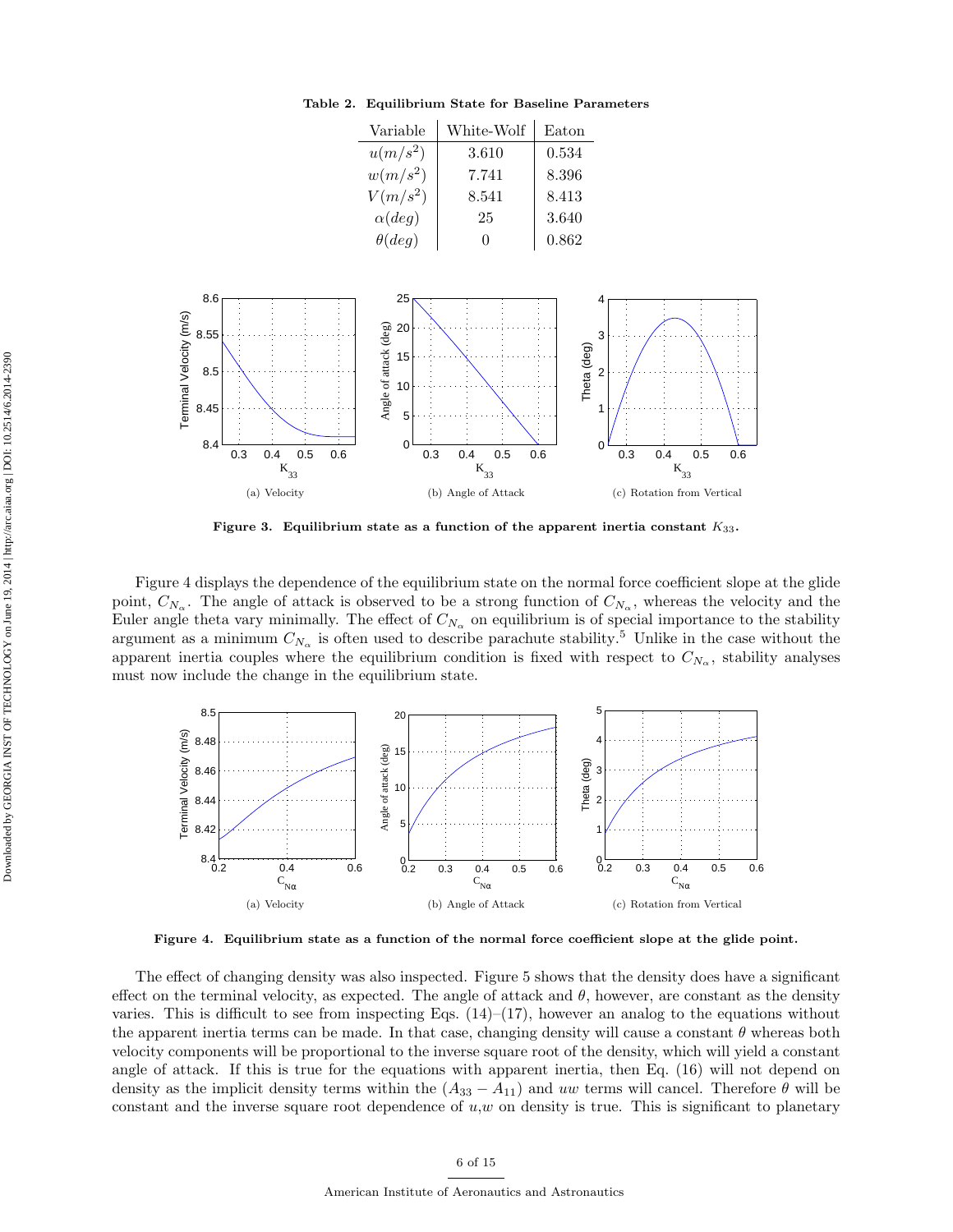descent, as the orientation and angle of attack for the static stability point is not a function of the altitude even when the apparent inertia couples are included.



Figure 5. Equilibrium state as a function of the atmospheric density.

### III. Small Disturbance Stability Analysis

### A. Problem Formulation

The equations of motion were linearized around the equilibrium point. This was done by substituting small disturbance variables into the equations of motion, as shown in Eqs.  $(18)-(20)$ . By neglecting higher order terms of the small disturbance variables and using the equilibrium equations given in Eqs.  $(14)$ – $(17)$  to remove the equilibrium values, the linear equations of motion can be formed. These equations of motion are given by Eqs.  $(24)$ – $(29)$  in the Appendix.

$$
u = u_E + u'
$$
\n<sup>(18)</sup>

$$
v = v'
$$
 (19)

$$
w = w_E + w'
$$
\n<sup>(20)</sup>

By examining the linearized equations of motion, it becomes apparent that the longitudinal and lateral motions are decoupled. This allows the longitudinal motion governing  $u, w, q$ , and  $\theta$  to be analyzed separately. The equations were transformed into matrix form as shown in Eqs. (21) and (22). The dynamic stability near the equilibrium state is then described by the eigenvalues of the matrix  $A_{long}$ .

. . .

$$
\mathbf{x} = \begin{bmatrix} u & w & q & \theta \end{bmatrix}^T \tag{21}
$$

$$
\dot{\mathbf{x}} = A_{long} \mathbf{x} \tag{22}
$$

Dynamic stability was tested by choosing a set of parameters and testing to see if any of the eigenvalues had positive real components. A computer script was written in MATLAB to find the boundary of stability by manipulating a chosen parameter to set the maximum real component of the eigenvalues to zero. The minimum  $C_{N_\alpha}$  for stability was found as a function of the chosen parameters, as has been done in previous studies of parachute stability<sup>5</sup> This minimum  $C_{N_\alpha}$  was found as both a function of density and as a function of an apparent inertia scaling factor. This was done computationally as the variation on  $C_{N_\alpha}$  affected both the local dynamics and the equilibrium point about which the equations are linearized.

#### B. Density Dependence Results

The results for the minimum allowable  $C_{N_{\alpha}}$  for dynamic stability as a function of density are shown in Figure 6. It was found that the parachute becomes less stable as the atmospheric density increases. The changes in density directly affect the restoring forces and moments, which can cause increasing oscillations if too large. From the equilibrium study, it can be noted that variations in density do not affect the equilibrium point but they do have an effect on the stability of the equilibrium point. However, the equilibrium point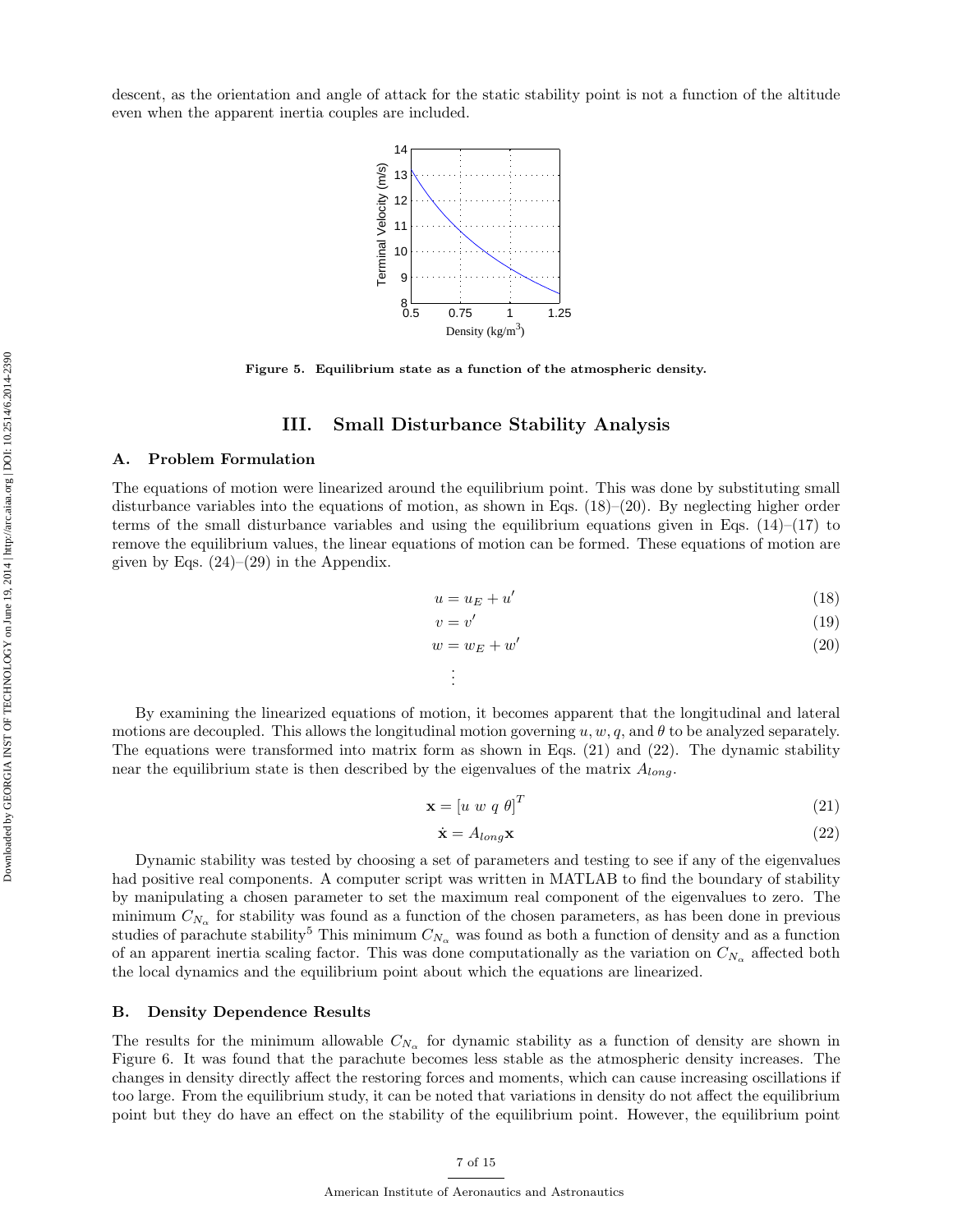is still tied to the chosen  $C_{N_{\alpha}}$  value. As expected, these results show that a parachute flight dynamics test must match the correct density to give accurate results about stability.



Figure 6. Minimum  $C_{N_\alpha}$  for dynamic stability as a function of atmospheric density.

#### C. Apparent Inertia Dependence Results

The effect of apparent inertia on the the dynamic stability was a primary concern for these studies. The dynamic stability boundary was found as a function of an apparent inertia scale factor. This factor linearly scales all apparent inertia terms, as shown in Eq. (23). This can be seen as a way to model uncertainty in the apparent inertia terms, as it has been shown that they are difficult to measure accurately.<sup>2, 3</sup>

$$
A_{i,j} = k A_{i,j,0} \tag{23}
$$

Figure 7 shows the nearly linear dependence of the minimum  $C_{N_{\alpha}}$  on the apparent inertia scale factor. It was found that the apparent inertia terms have a large effect on the dynamic stability. When neglecting apparent inertia  $(k = 0)$ , it is found that the required  $C_{N_{\alpha}}$  for stability is small but nonzero, which is similar to the White-Wolf dynamic stability analysis.<sup>5</sup> It was found that the apparent inertia has a strong destabilizing effect, greatly increasing the requirements for dynamic stability. As the apparent inertia terms increase, the magnitude of the coupling moment increases. This moment acts in the direction that brings the system toward equilibrium, however as its magnitude increases, it can can cause increasing oscillations around the equilibrium state leading to destabilization.



Figure 7. Minimum  $C_{N_\alpha}$  for dynamic stability as a function of apparent inertia.

It may be suspected that the baseline  $(k = 1)$  apparent inertia values are too large, however it should be noted that all baseline parameters were determined experimentally.<sup>2</sup> Additionally, the baseline apparent inertia coefficients chosen are on the lower end of the range used by various dynamics models.<sup>3</sup>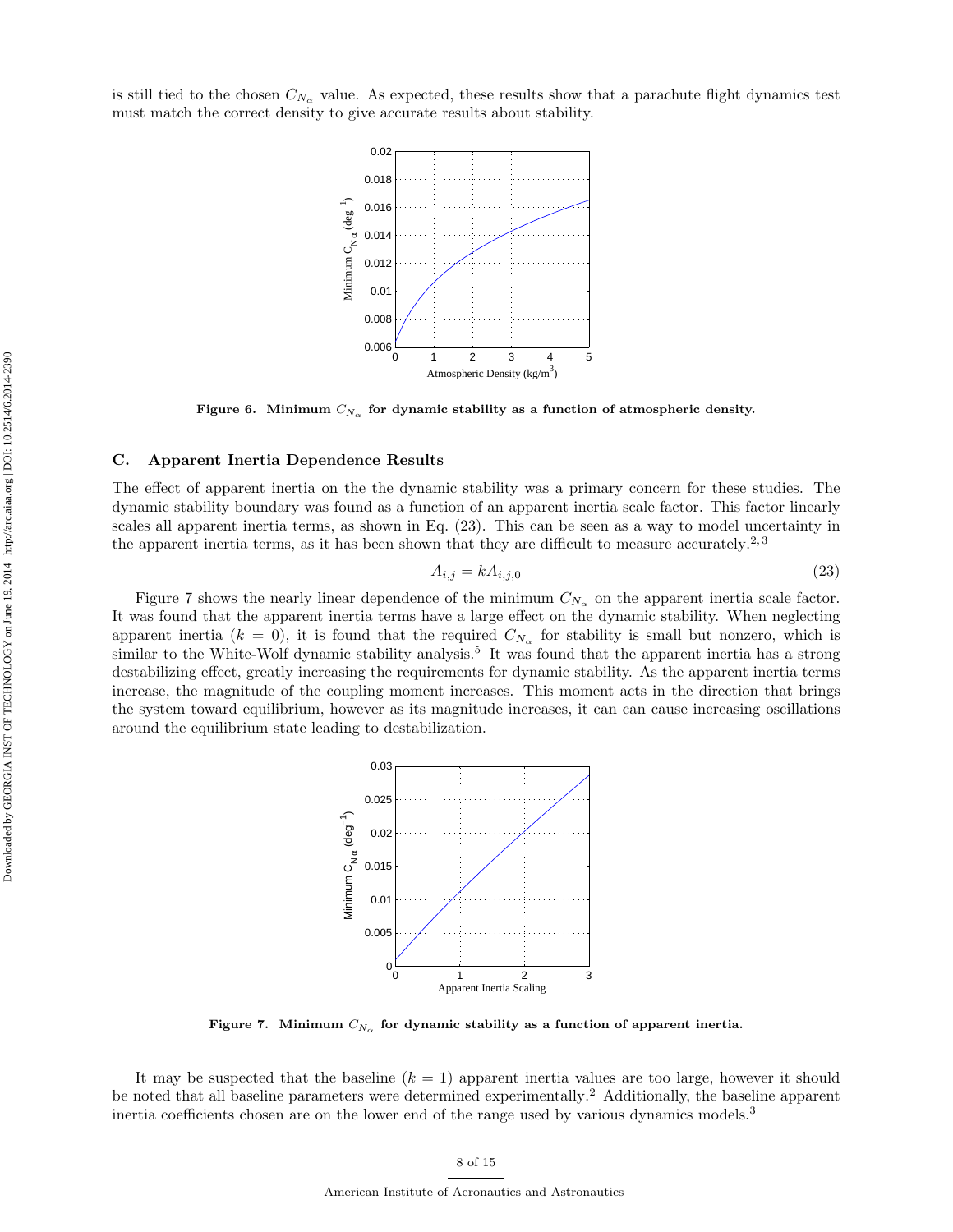## IV. Computational Large Disturbance Stability Analysis

### A. Simulator Creation

A six degree of freedom computational simulator has been developed to observe the motion of the system. This program was used to validate the linear stability predictions as well as to observe how these predictions perform for large disturbances.

The simulator was written to mimic the simulator discussed by Eaton<sup>2</sup> so that the program could be validated. The program was written in MATLAB using the built in Runge-Kutta variable step integrator. The simulators were compared using the baseline parameters and the initial conditions given in Tables 1 and 3. All other variables were taken to be zero so that the motion would be planar. An aerodynamics model using experimental data for a nonporous circular parachute<sup>10</sup> was used. The comparison of the outputs is shown in Figures 13–15 in Appendix B. An aerodynamics model was also included for the payload. It was found that the simulated trajectories provided a good match to the outputs reported by Eaton. The small variances are likely due to the method used to implement the aerodynamics, as the Eaton model used a table lookup whereas the current simulator uses a polynomial approximation.

Table 3. Trajectory Comparison Initial Conditions

| Variable          | Initial Value |
|-------------------|---------------|
| $u \text{ (m/s)}$ | -3            |
| $w \text{ (m/s)}$ | 5             |
| $\theta$ (deg)    | 30            |

Once the simulator was verified against Eaton's results, small modifications were made to adapt it to the posed stability problem. The canopy aerodynamics were set to the assumed aerodynamics model given by Eqs. (9) and (10) and both the payload aerodynamics and the empirical damping moment used by Eaton were neglected.

#### B. Results

For the computational stability results, the baseline constants from Table 1 were assumed as well as a constant density of 1 kg/m<sup>3</sup>. With these parameters, the minimum  $C_{N_{\alpha}}$  for stability was found to be 0.012 deg<sup>-1</sup>. Figure 8 displays the simulated motion when a small disturbance is given to the pitch angle for a stable system. As predicted, the disturbance is damped out and the system returns to the equilibrium state.



Figure 8. Response to a disturbance of  $\theta'=1^{\circ}$  with a stable  $C_{N_{\alpha}}=0.015\,\deg^{-1}$ .

Figure 9 shows that decreasing  $C_{N_{\alpha}}$  below the predicted minimum causes the system to become unstable. Note that by decreasing  $C_{N_\alpha}$ , the equilibrium point has been changed for this case. From these simulations, it can be seen that the stability predictions were accurate for this model.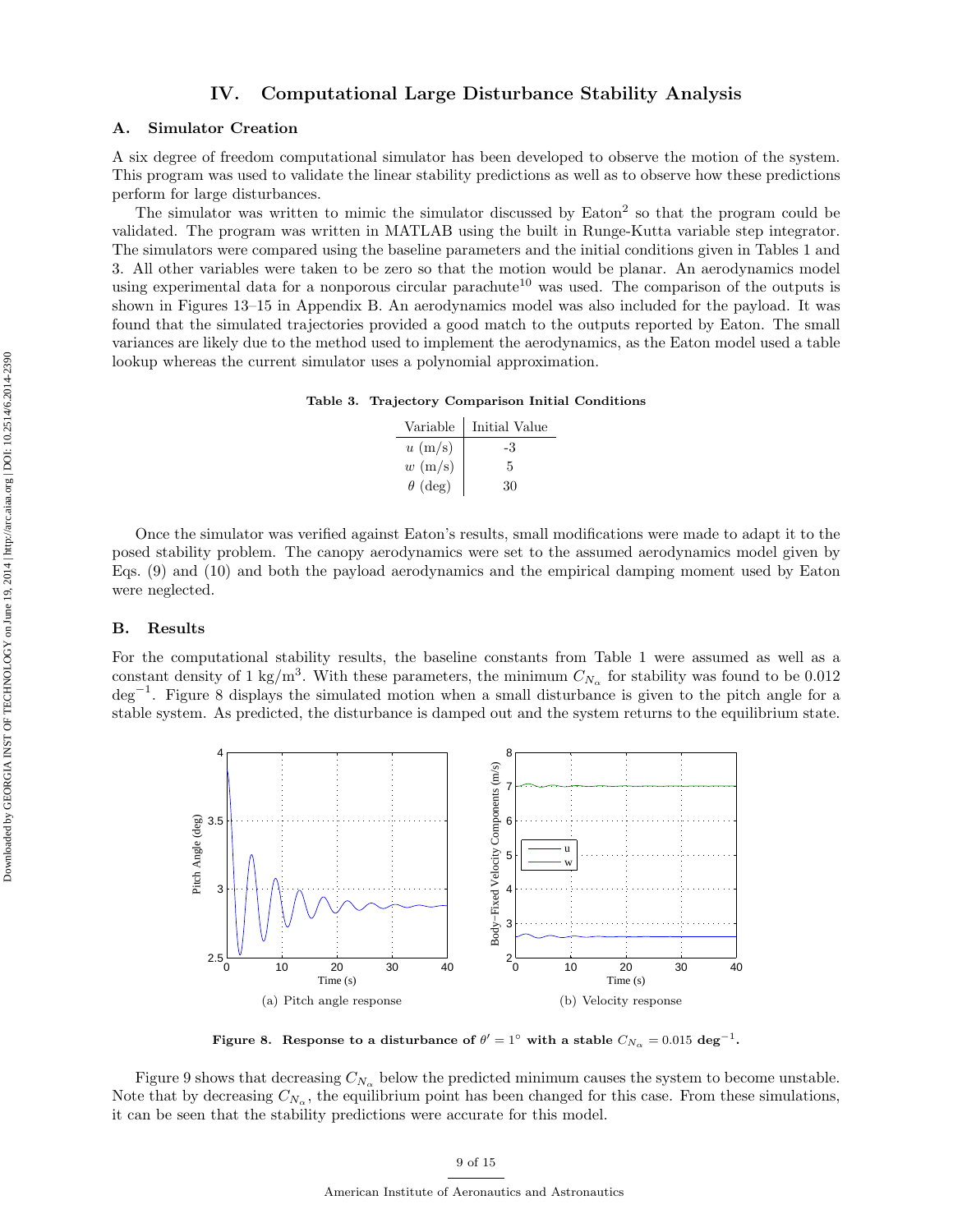

Figure 9. Response to a disturbance of  $\theta'=1^{\circ}$  with an unstable  $C_{N_{\alpha}}=0.010\,\deg^{-1}$ .

The behavior of the system was also analyzed for larger disturbances to observe how the small disturbance assumption affects the solution. Figure 10 shows the stable case with a disturbance of  $\theta' = 10^{\circ}$ . The pitching motion appears to be very similar for both the large and small disturbance cases, although the damping appears to be somewhat slower with the large disturbance. As expected, the velocity components are disturbed more with the large disturbance although they are still stable.



Figure 10. Response to a disturbance of  $\theta'=10^\circ$  with a stable  $C_{N_\alpha}=0.015\,\deg^{-1}$ .

The unstable system behavior with a large disturbance is given in Figure 11. Unlike in Figure 9, the instability is no longer characterized by an exponential increase away from the equilibrium position. The system oscillates a few times before it reaches a limit cycle where the parachute is descending while pitching back and forth. These pitching oscillations reach  $\pm 35.7^{\circ}$ , proving that the initial disturbance was considerably large.

Lateral stability was also computationally investigated. Figure 12 shows the system motion when a lateral disturbance is given. It was observed that with the baseline parameters, the system is laterally unstable. Despite using a  $C_{N_\alpha}$  that predicts longitudinal stability, the lateral instability causes the system to enter a coning motion. The linear equations of motion predicted that the lateral and longitudinal motions would be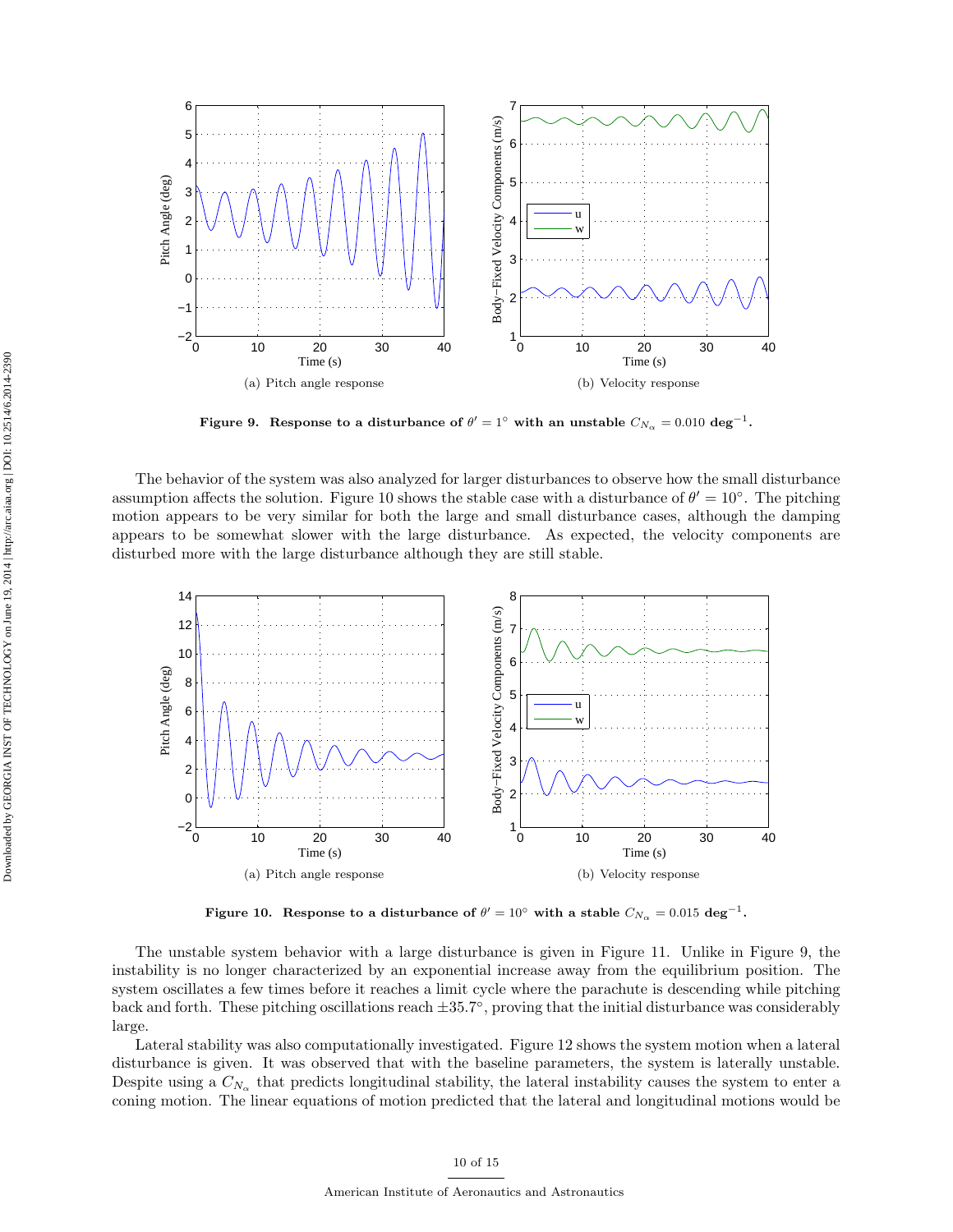

Figure 11. Response to a disturbance of  $\theta' = 10^{\circ}$  with an unstable  $C_{N_{\alpha}} = 0.010 \text{ deg}^{-1}$ .

decoupled. This decoupling is observed for the first 5–10 seconds while the lateral variables are still small. It also appears that the total velocity increases, which is to be expected as the model is tracking the velocities at the canopy.



Figure 12. Response to a disturbance of  $\phi'=1^\circ$  with a longitudinally stable  $C_{N_\alpha}=0.015\,\deg^{-1}$ .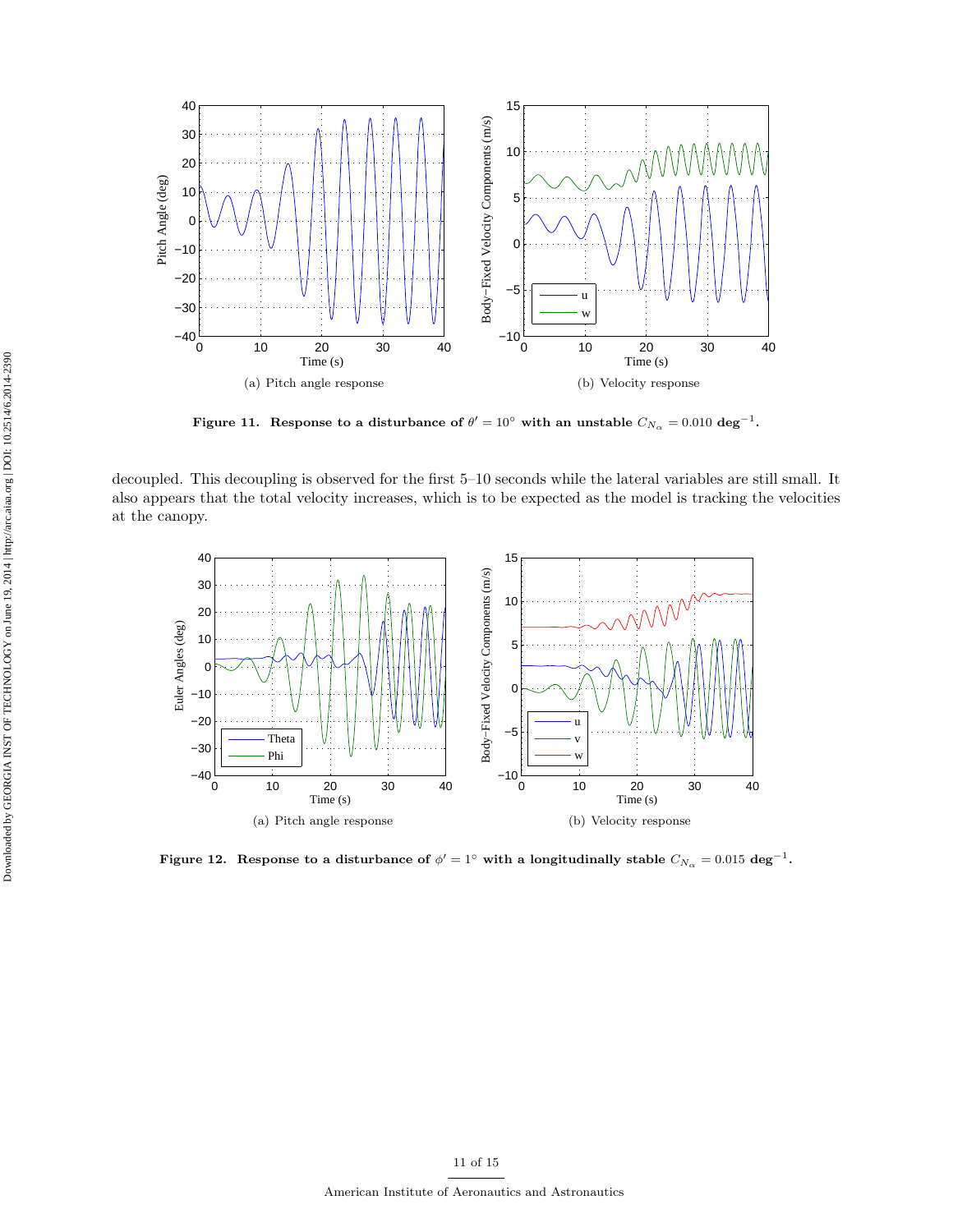# V. Conclusion

The static and dynamic stability of a parachute were analyzed for a set of equations of motion that include apparent inertia tensor effects. It was found that due to the addition of the apparent inertia terms, the equilibrium state was modified and that its solution was no longer closed form. The equilibrium state was calculated numerically and plotted as a function of multiple variables. The equations of motion were linearized about the equilibrium state and presented. The dynamic stability of the linear longitudinal motion was analyzed by finding the minimum slope of the normal force coefficient for stability. It was found that the system became more stable as density decreases and as the apparent inertia terms decrease. A simulator was created to integrate the nonlinear equations of motion. The small disturbance simulations agreed with the stability predictions made by the linear equations of motion. For large longitudinal disturbances, the stability predictions appeared to hold, although the unstable behavior became characterized by limit cycling. For the baseline case provided, it was found that the system was laterally unstable and that any lateral disturbances led to a coning motion.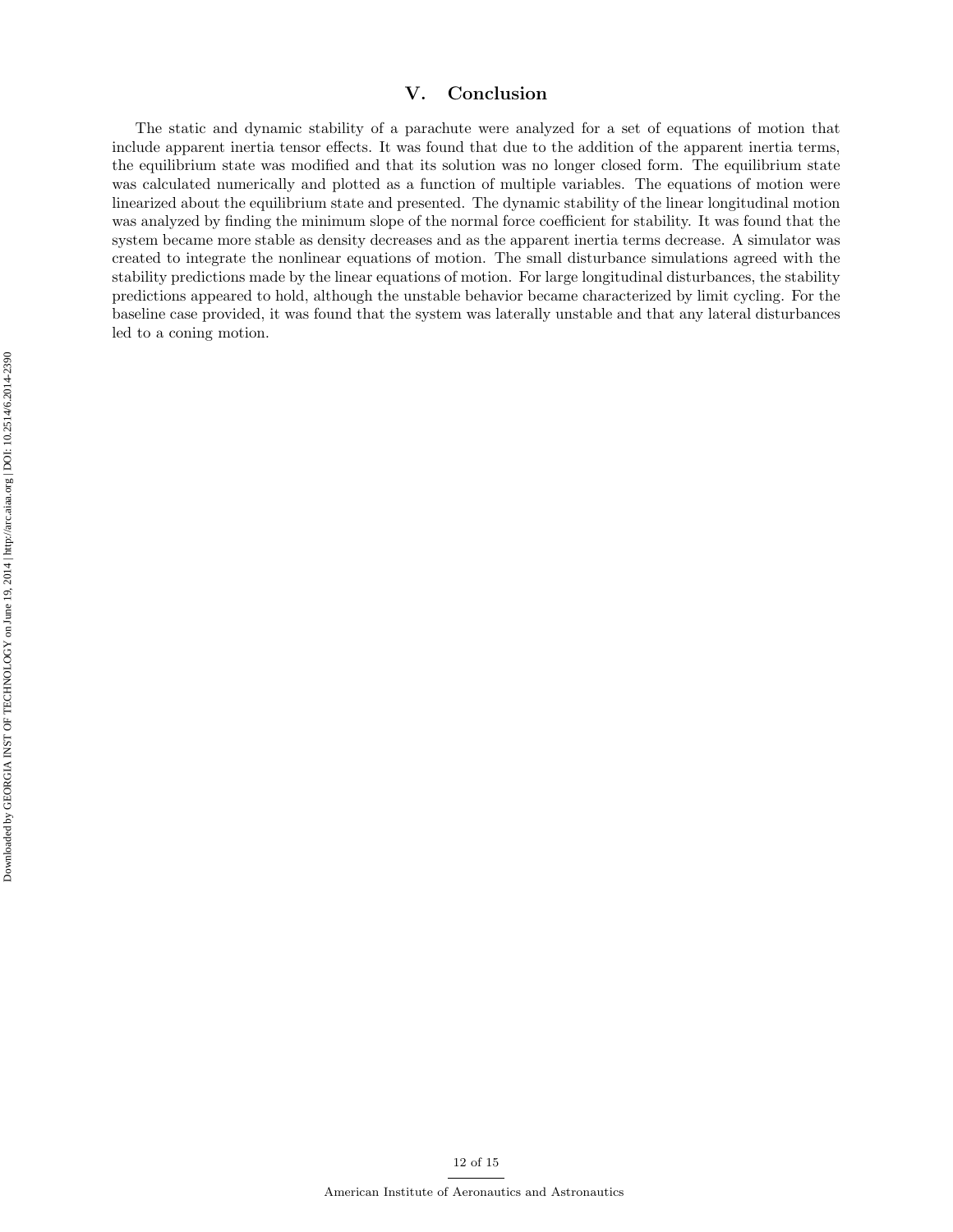# Appendix A: Small Disturbance Equations of Motion

$$
\dot{u}' = \left[ (m + A_{11}) - \frac{(K_1 + A_{15})^2}{I_{yy} + A_{55}} \right]^{-1} \left\{ -(m + A_{33})w_0 q' + \frac{K_1 + A_{15}}{I_{yy} + A_{55}} \left[ (K_1 + A_{15})w_0 q' - (A_{33} - A_{11})(w_0 u' + u_0 w') + mgz_{CG} \theta' \cos \theta_0 \right] \right.\n-mg\theta' \cos \theta_0 - \frac{1}{2} \rho A \left[ C_{N_{\alpha}} \left( 2\frac{\alpha_0}{\alpha_T} - 1 \right) (w_0 u' - u_0 w') + C_{N,T} (2u_0 u' + 2w_0 w') \right] \right\}
$$
\n(24)

$$
\dot{v}' = -u_0 r' + (m + A_{11})^{-1} \left[ (m + A_{33}) w_0 p' + mg \phi' \cos \theta_0 - \frac{1}{2} \rho A (u_0^2 + w_0^2) C_{N,T} \frac{v'}{u_0} \right] \n+ \frac{K_1 + A_{15}}{m + A_{11}} \left[ (I_{xx} + A_{55}) - \frac{(K_1 + A_{15})^2}{m + A_{11}} \right]^{-1} \left\{ (K_1 + A_{15}) \left[ (m + A_{11})^{-1} \left[ (m + A_{33}) w_0 p' + mg \phi' \cos \theta_0 - \frac{1}{2} \rho A (u_0^2 + w_0^2) C_{N,T} \frac{v'}{u_0} \right] - w_0 p' \right] - (A_{33} - A_{11}) w_0 v' - mg z_{CG} \phi' \cos \theta_0 \right\}
$$
\n(25)

$$
\dot{w}' = (m + A_{33})^{-1} \left\{ (m + A_{11}) u_0 q' - mg\theta' \sin \theta_0 \right\}
$$
  

$$
- \frac{1}{2} \rho A \left[ (2u_0 u' + 2w_0 w') \left( C_{T_0} + \frac{1}{2} C_{T_\alpha} \alpha_T \left( \frac{\alpha_0^2}{\alpha_T^2} - 1 \right) \right) + C_{T_\alpha} \left( \frac{\alpha_0}{\alpha_T} \right) (w_0 u' - u_0 w') \right] \right\}
$$
(26)

$$
\dot{p}' = \left[ (I_{xx} + A_{55}) - \frac{(K_1 + A_{15})^2}{m + A_{11}} \right]^{-1} \left\{ (K_1 + A_{15}) \left[ (m + A_{11})^{-1} \left[ (m + A_{33}) w_0 p' + mg\phi' \cos \theta_0 - \frac{1}{2} \rho A (u_0^2 + w_0^2) C_{N,T} \frac{v'}{u_0} \right] - (A_{33} - A_{11}) w_0 v' - mgz_{CG} \phi' \cos \theta_0 \right\} \tag{27}
$$

$$
\dot{q}' = \frac{1}{I_{yy} + A_{55}} \Bigg\{ -(K_1 + A_{15}) \Bigg[ \Big( (m + A_{11}) - \frac{(K_1 + A_{15})^2}{I_{yy} + A_{55}} \Bigg)^{-1} \Bigg[ -(m + A_{33}) w_0 q' \n+ \frac{K_1 + A_{15}}{I_{yy} + A_{15}} \Big[ (K_1 + A_{15}) w_0 q' - (A_{33} - A_{11}) (w_0 u' + u_0 w') + m g z_{CG} \theta' \cos \theta_0 \Bigg] \n- m g \theta' \cos \theta_0 - \frac{1}{2} \rho A \Big[ C_{N_\alpha} \Big( 2 \frac{\alpha_0}{\alpha_T} - 1 \Big) (w_0 u' - u_0 w') + C_{N,T} (2 u_0 u' + 2 w_0 w') \Big] \Bigg] + w_0 q' \Bigg] \n+ (A_{33} - A_{11}) (w_0 u' + u_0 w') - m g z_{CG} \theta' \cos \theta_0 \Bigg\}
$$
\n(28)

$$
\dot{r}' = 0\tag{29}
$$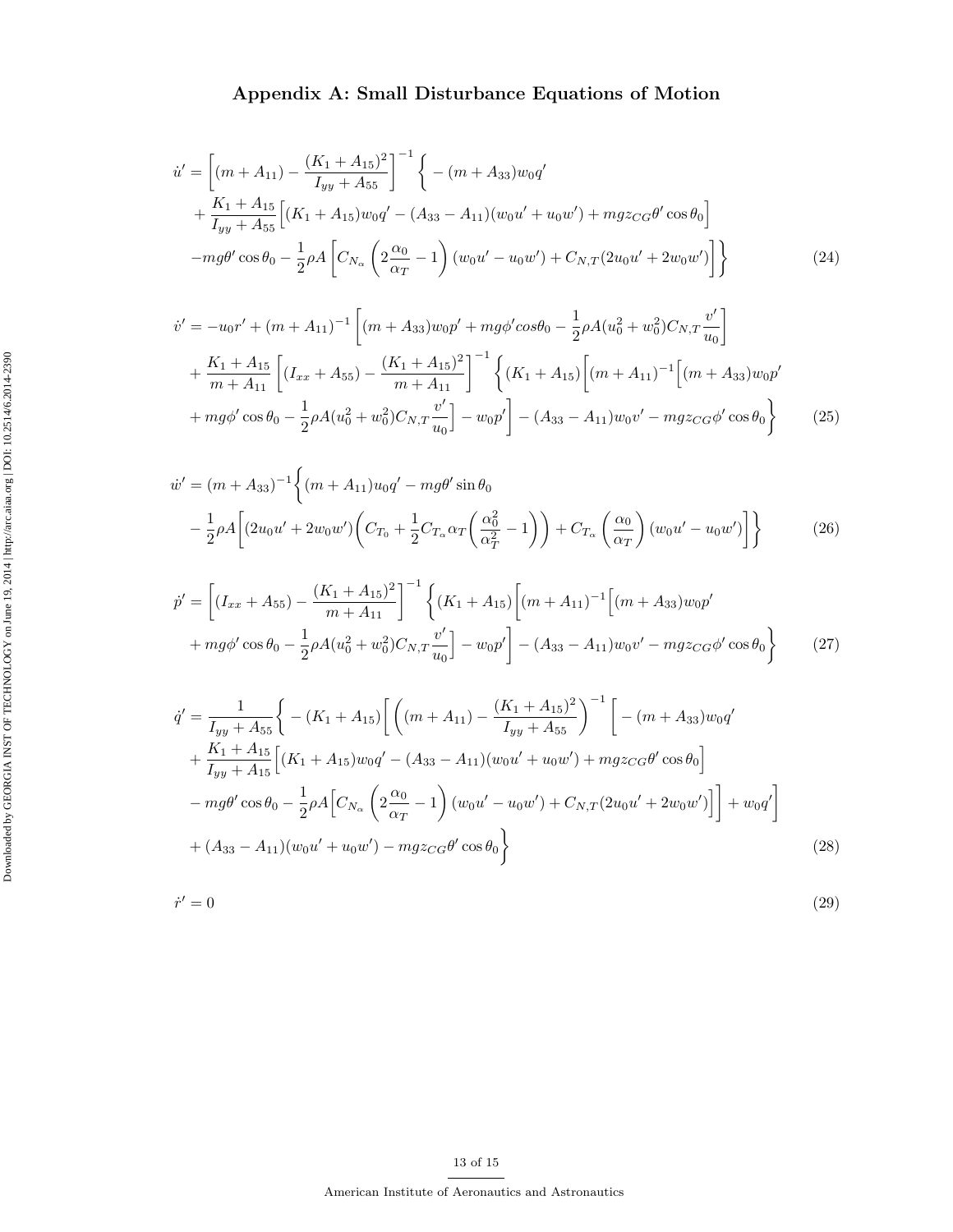

Figure 13. Comparison of pitch angle responses for baseline trajectory.



Figure 14. Comparison of velocity component in the x direction responses for baseline trajectory.



Figure 15. Comparison of velocity component in the z direction responses for baseline trajectory.

# Acknowledgments

Part of this research was carried out at the Jet Propulsion Laboratory, California Institute of Technology, under a contract with the National Aeronautics and Space Administration.